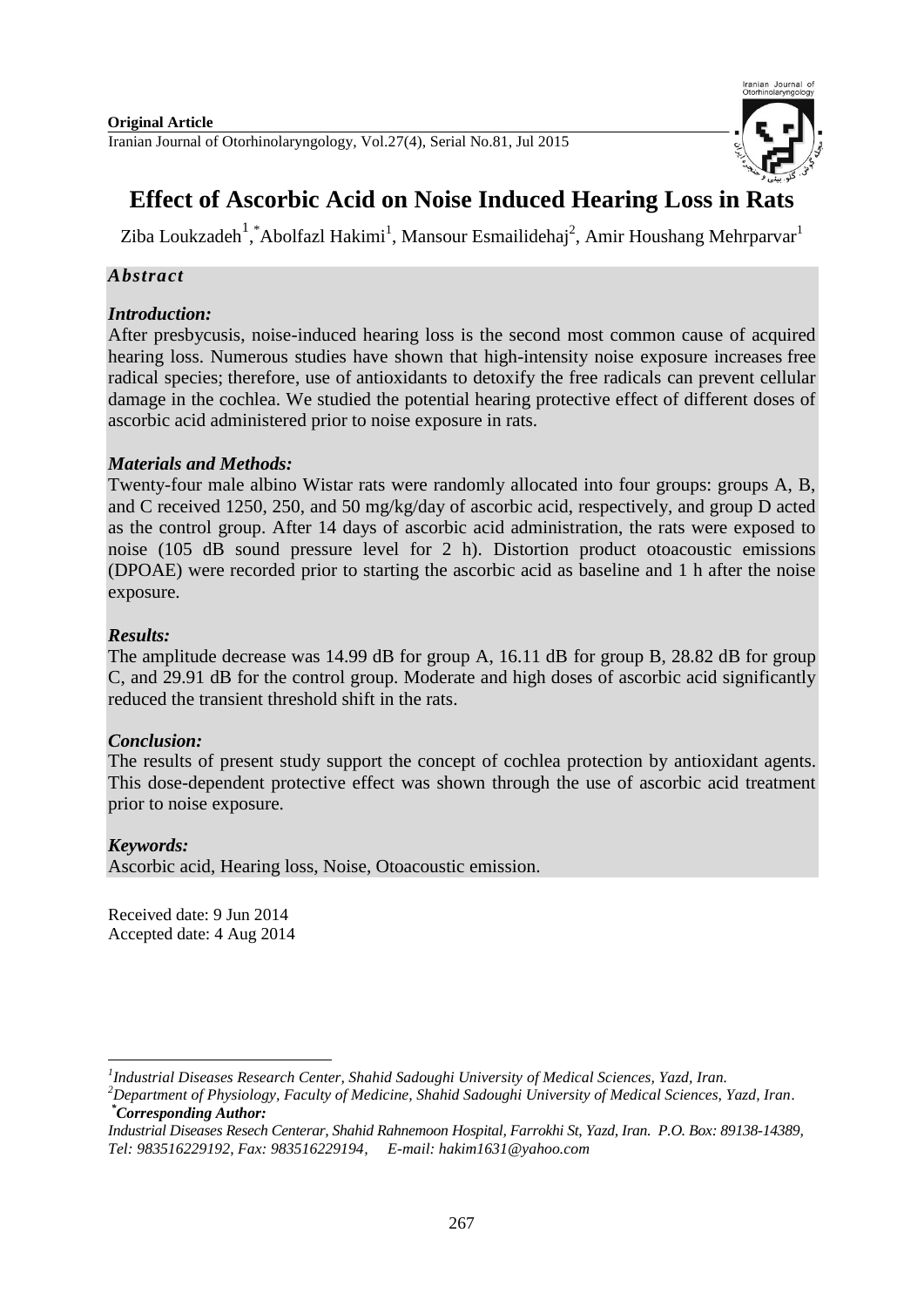### *Introduction*

The most common hazardous exposure at workplace is noise exposure (1). It is estimated that more than 9 million Americans are exposed to occupational noise levels above 85 dB (2). Approximately 16% of disabling hearing loss is caused by excessive noise exposure in the workplace and after presbycusis (3). Noise-induced hearing loss (NIHL) is second most common cause of acquired hearing loss (4). Given that there is no known treatment for this irreversible condition, prevention of NIHL is the current management goal.

The precise mechanism which leads to NIHL is unknown. Numerous studies have shown that high-intensity noise exposure causes mechanical or metabolic changes in the cochlea, leading to inner-ear damage (5). The metabolic changes are caused mainly by an increase in free radical species (FRS) that play a primary role in NIHL (6). Harmful effects of FRS are generally prevented by endogenous antioxidants; but since endogenous antioxidant capacity is limited, the inactivation of FRS by antioxidant administration has recently been studied widely  $(7)$ .

Many studies have been conducted in experimental animals with different noise exposure duration and intensity using measuring methods such as auditory brainstem response (ABR) and otoacoustic emission (OAE) (6-13). Different antioxidants have also been examined, such as N-acetyl-cysteine, vitamin A, magnesium, carnitine, administered either before or after noise exposure (5-15). Ascorbic acid (AA) is a water-soluble antioxidant with broad-spectrum activity (16), use of which seems to prevent lowdensity lipoprotein oxidation (5). NIHL is associated with DNA oxidation and lipid peroxidation in the cochlea, and AA may reduce NIHL by inhibition of these types of oxidative damage (12). A study by Derekoy et al. showed that administration of AA in the rabbit 2.5 days before noise exposure was effective in preventing transient threshold shift (TTS) (5). Moreover, treatment with AA 7 and 35 days before noise exposure in the guinea pig decreased susceptibility to NIHL  $(7,13)$ .

To the best of our knowledge, no study has evaluated the effect of AA on prevention of NIHL in rats. Therefore, we studied the potential hearing protective effect of different doses of AA administered prior to noise exposure in rats.

### *Materials and Methods*

#### *Animals*

This clinical trial was conducted in 24 male albino Wistar rats aged 2–3 months and weighing 250–300 g at the beginning of the study. Animals were housed in polycarbonyl cages ( $15 \times 20 \times 30$  cm) in a room in which ambient noise levels were less than 45 dB with a 12-h light/dark cycle and a room temperature and humidity of 25 °C and 55%, respectively. Animals had free access to water and food during the day, and the care and handling of the animals were in accordance with National Institutes of Health (NIH) guidelines. This study was approved by the Ethics Committee of Shahid Sadoughi University of Medical Sciences (Ethics Committee approval number: 112611; date: April/27/2012).

### *Experimental groups*

Normal hearing rats were randomly allocated into four groups (n=6 for each group). Before the administration of AA for measurement of baseline distortion product otoacoustic emissions (DPOAE), rats with absent DPOAE amplitude or rats with DPOAE that were not consistent with laboratory norms were excluded. Groups A, B, and C received 1250, 250, and 50 mg/kg/day of AA (Osvah Pharmaceutical Co., Iran), respectively. A 1-ml volume solution was prepared by diluting the different doses of AA in normal saline and administering by gavage once a day for 14 days before noise exposure. The control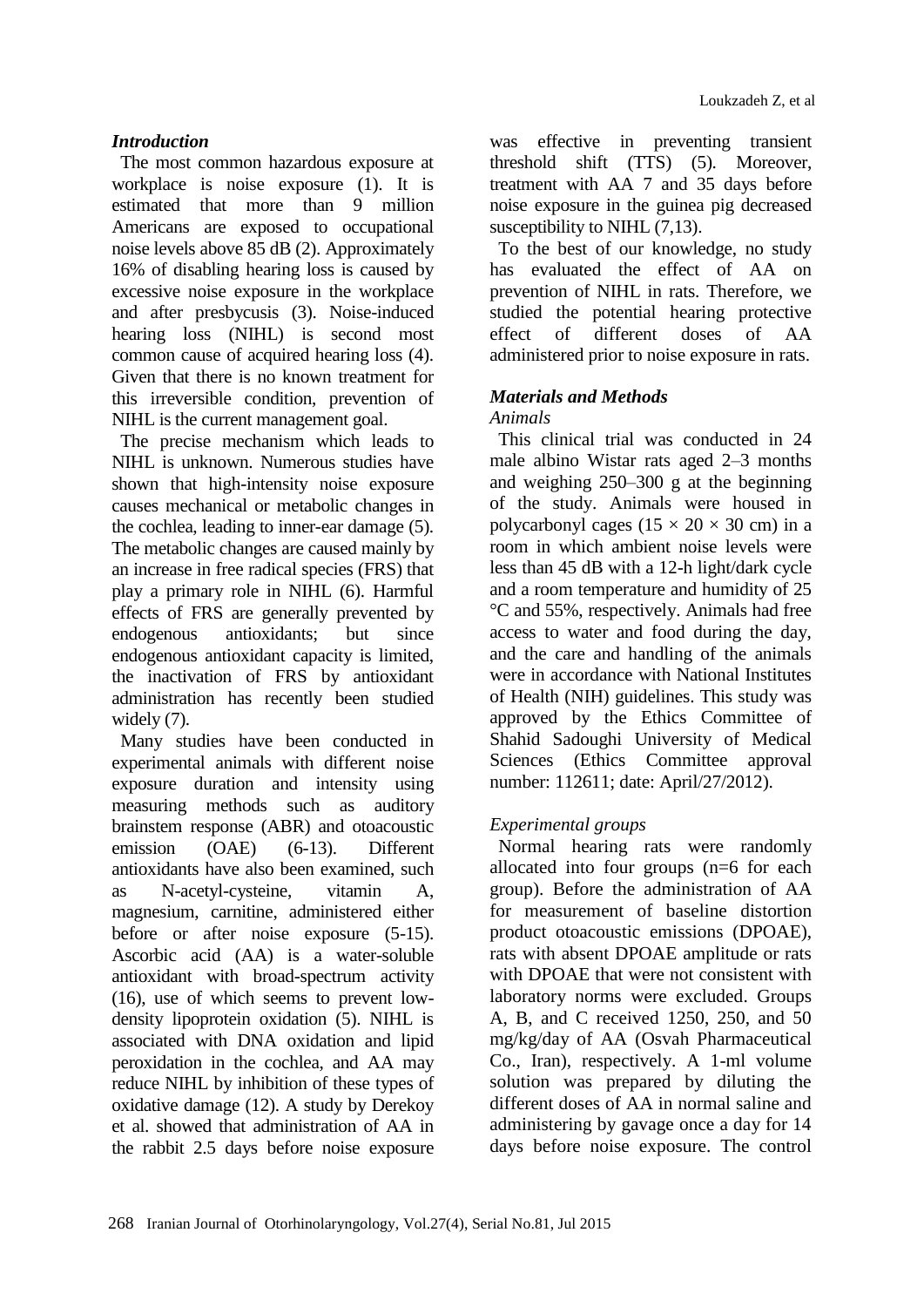group also received 1 ml normal saline/day by gavage for 14 days.

#### *Noise exposure*

After 14 days of drug administration, animals were exposed to 3 kHz octave band noise at a sound pressure level of 105 dB for 2 h. Noise exposure was conducted in a glass chamber  $(1 \times 1 \times 1$  m) containing six polycarbonyl cages ( $15 \times 20 \times 20$  cm). The noise was generated from a Hi-Fi amplifier (Model AP12 PEJVAK AVA Co., Iran) using two speakers on the sides of the glass chamber. Sound intensity was measured by a calibrated sound level meter (TES-1358 Sound Analyze, Taiwan) placed at the level of the external auditory canal of the rats.

#### *Auditory assessment*

The hearing level of each rat was evaluated by measuring DPOAE amplitudes (Madsen Orbiter 922 Version 2, Denmark). Each rat was tested by DPOAE in two steps: prior to starting the AA as baseline and 1 h after the noise exposure to measure TTS (6). The DPOAE amplitudes were tested at frequencies of 2, 3, 4, 6, and 8 kHz. Before each recording session, rats were anesthetized with an intraperitoneal injection

of 10 mg/kg xylazine (Alfasan Diergeneesmiddelen BV, Woerden)and 40 mg/kg ketamine(Alfasan Diergenee-smiddelen BV, Woerden) using an insulin syringe. To maintain body temperature at ~37°C during recordings, animals were placed on a heating pad.

#### *Statistical analysis*

All data were analyzed using GraphPad Prism 5 (San Diego, CA) and presented as mean  $\pm$  SEM. To compare the mean difference among groups, a repeated measure two-way analysis of variance (ANOVA) was used. P<0.05 was considered statistically significant.

#### *Results*

Mean DPOAE amplitudes ranged from −5.8 to 25.5 dB across all frequencies and there were no differences in baseline DPOAE at any frequency among the groups. After the noise exposure, there was a significant decrease in hearing levels at frequencies of 4, 6, and 8 kHz in all groups compared with the same baseline hearing level ( $P < 0.05$ ). The amplitude decrease was 14.99 dB for group A, 16.11 dB for group B, 28.82 dB for group C, and 29.91 dB for the control group (group D) (Fig. 1).



**Fig1:** Comparison of distortion product otoacoustic emissions (DPOAE) amplitudes (mean ± SEM) measured at the start of the experiment (baseline amplitudes) (dotted lines) and 1 h after noise exposure (transient threshold shift: TTS) (solid lines) in four study groups (1A: group A, 1B: group B, 1C: group C, 1D: group D or control). Groups A, B, and C received 1250, 250, and 50 mg/kg/day of ascorbic acid, respectively. Transient threshold shift at 4–8 KHz was significantly lower for groups A and B.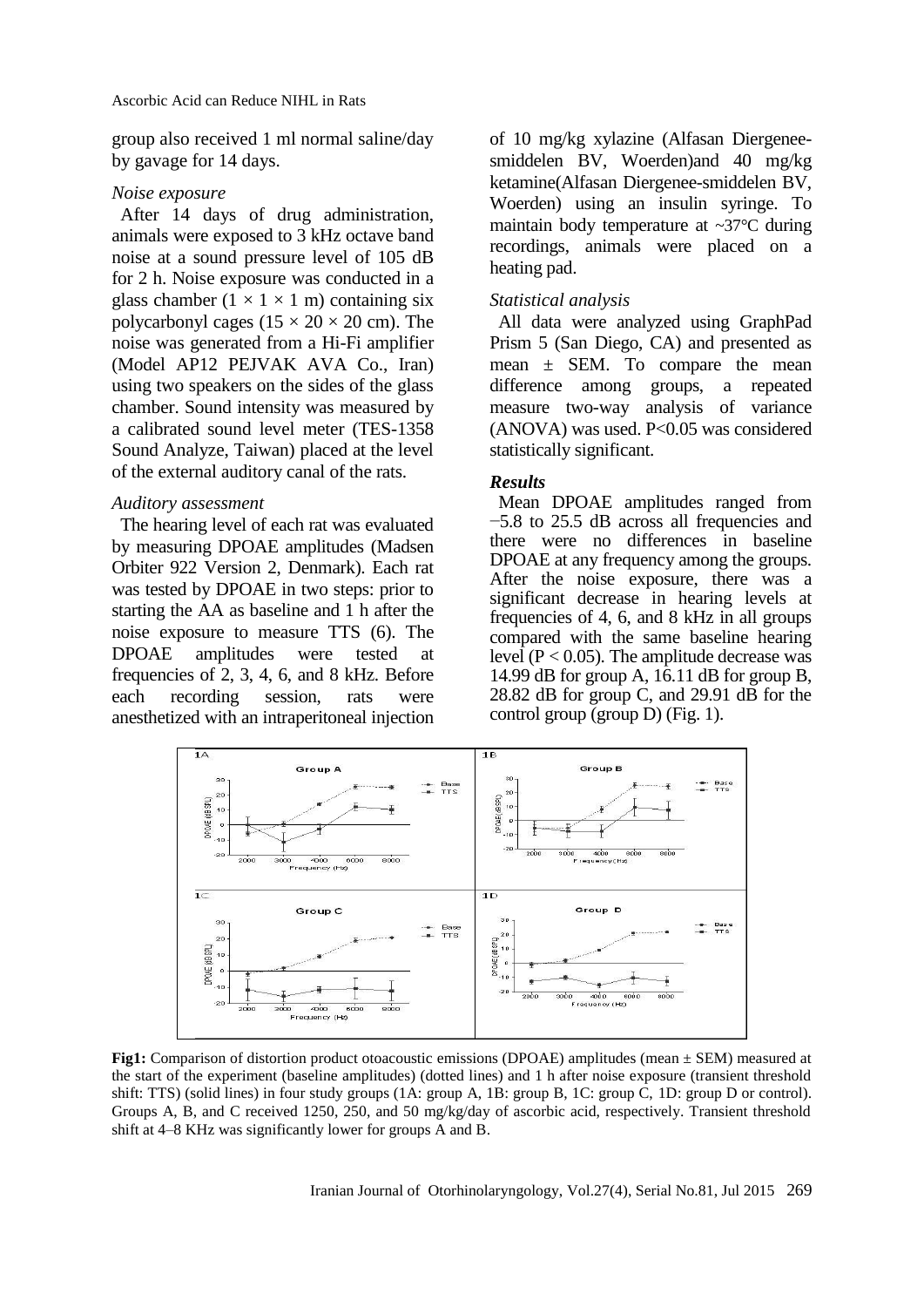1 h after the noise exposure, the decrease in DPOAE amplitude after exposure to noise in group C (50 mg/kg of AA) was similar to that in the control group at all frequencies (P>0.05). However, the amplitude shifts at frequencies of 6 and 8 kHz in the groups receiving higher doses of AA (groups A and B) were significantly lower than those in the control group (P<0.01) (Fig.2).



**Fig 2:** Baseline amplitude (2A) and changes in amplitudes 1 h after noise exposure (transient threshold shift: TTS) (2B) measured using distortion product otoacoustic emissions (DPOAE). All results are presented as mean  $\pm$  SEM. There was no significant amplitude difference among the groups before noise exposure. After noise exposure, mean amplitudes at 4–8 KHz were significantly higher for groups A and B compared with the control group.

Mean post-exposure DPOAE amplitudes at 4–8 KHz in groups A and B were 19.08 and 15.78 dB, respectively; significantly higher than those in the control group (P<0.05). The threshold shift after the noise exposure in group A was less than that in group B, but this difference was not statistically significant (P>0.05).

No apparent side effects of AA were seen in the rats over the course of the experiment.

#### *Discussion*

We evaluated the hearing protective effect of pre-exposure administration of AA at different dosages (50, 250, and 1250 mg/kg/day) in rats. The results suggest that moderate and high doses of AA lead to a significant decrease in TTS among the rats. A previous survey performed on guinea pigs showed that pre-exposure use of AA resulted in minimal or no loss of hair cells within the cochlea (17). Derekoy et al. suggested that a brief application of AA (500 mg twice daily for 2.5 days) before noise exposure can decrease TTS in rabbits, as well as resulting in a significant decrease in the formation of FRS (5). In other studies, pre-exposure administration of AA in the guinea pig dose-dependently reduced permanent threshold shift (PTS) (7,13). However, Rabinowitz et al. examined the role of a number of metabolic factors such as AA on human cochlear function in 58 noise-exposed workers, and found no protective effect for AA (18).

It has been suggested that as well as being dose-dependent, the protective effects of antioxidant drugs against NIHL are also time-dependent. In this context, Lorito et al. recommended that antioxidant treatment should take place 7 days or even 14 days prior to noise exposure (6). Kopke et al. suggested that the existence of antioxidants before exposure to noise can cause shifts in the lower hearing threshold as well as haircell death (19). In our study, as also shown in other studies (5,7,13), administration of AA before noise exposure had a protective effect against NIHL.

Furthermore, as in previous studies (7,13), it was shown in the present study that higher doses of AA (250 and 1250 mg/kg/day) could reduce threshold shift compared with the control group. Although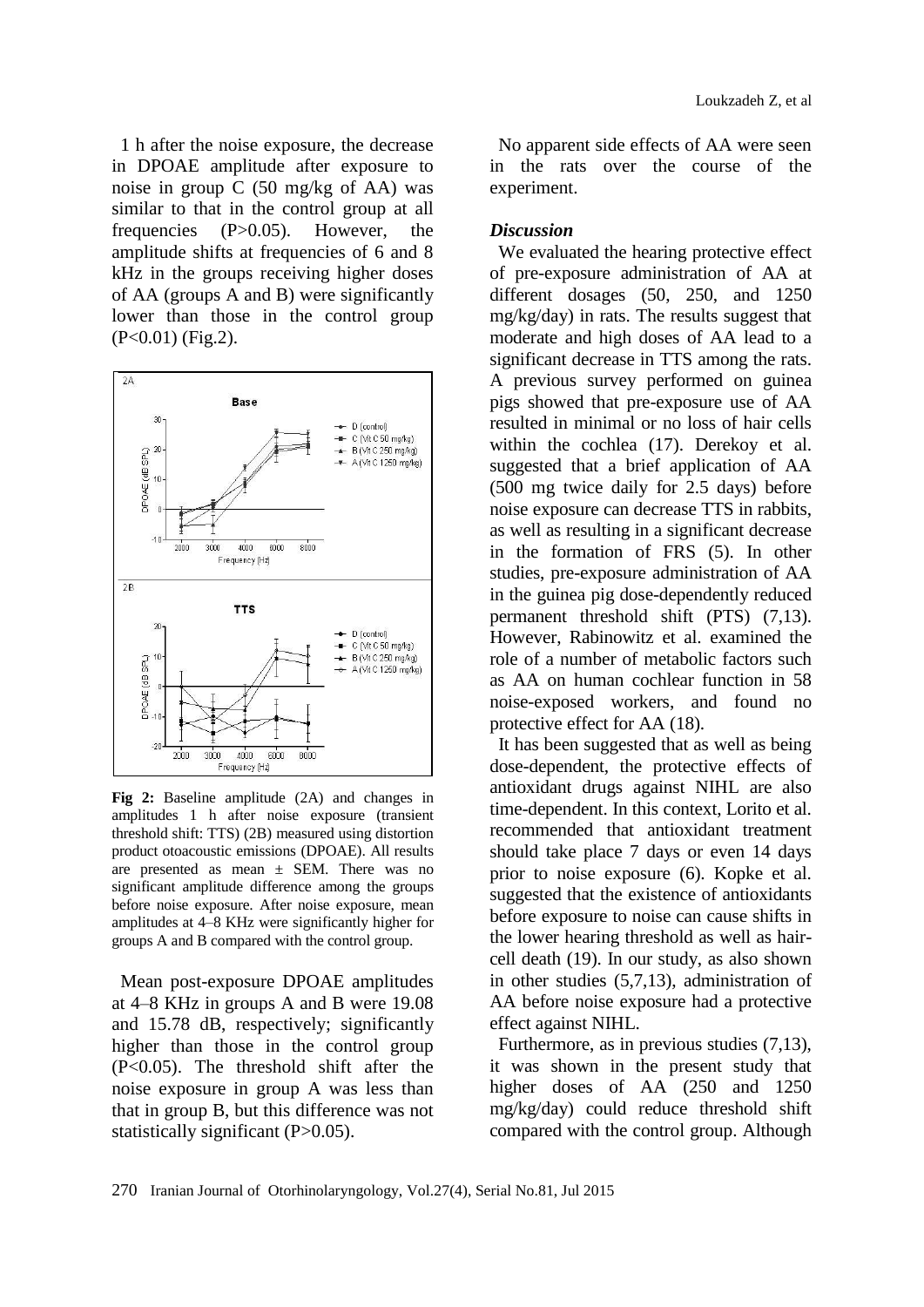threshold shift after noise exposure in the highest dose of AA (1250 mg/kg/day) was less than that in the moderate dose (250 mg/kg/day), this difference was not statistically significant.

Some mechanisms for AA hearing protection have been proposed. Tripeptide glutathione (GSH) as a major intracellular antioxidant is proven to detoxify free radicals and attenuate reactive oxygen species (ROS) and/or reactive nitrogen species and to prevent NIHL (20). A study has shown that there are significant interrelationships between GSH and AA, and that AA can probably protect NIHL in cooperation with GSH (13). AA treatment could inhibit both lipid peroxidation and protein oxidation in rabbits exposed to noise  $(5)$ .

We could not confirm the protective effect of AA in the high-frequency range (10–40 KHz) and other noise exposure paradigms.

AA is clinically utilized and orally administered in humans. Although the results of the present study may be applicable to humans, further studies are needed to examine the effect of AA in other experimental and/or clinical settings in order to better elucidate the optimal dose and time for administration of AA.

### *Conclusion*

The results of the present study support the concept of cochlea protection by use of antioxidant agents. This protective effect was shown in AA treatment before exposure to noise and was dose-dependent.

### *Acknowledgments*

This article summarizes a residency thesis in Shahid Sadoughi University of Medical Sciences. This study was supported by the Research Deputy of Shahid Sadoughi University of Medical Sciences. We gratefully thank [Abolfazl Mollasadeghi](http://www.hindawi.com/32872795/) (Master of Science in Audiology), Mohamad Reza Shirgholamy (Bachelor of Science in Audiology), and Mr. Ali Mohamad Movahhedy for their assistance.

# *References*

**1.** Rabinowitz PM. Noise-induced hearing loss. Am Fam Physician 2000; 61(9):2749-56;2759–60.

**2.** Attias J, Weisz G, Almog S, Shahar A, Wiener M, Joachims Z, et al. Oral magnesium intake reduces permanent hearing loss induced by noise exposure. Am J Otolaryngology 1994;15(1):26–32. **3.** Nelson DI, Nelson RY, Concha-Barrientos M,

Fingerhut M. The global burden of occupational noise-induced hearing loss. Am J Industr Med 2005;48(6):446–58.

**4.** Rabinowitz PRT. Occupational hearing loss. In: Rosenstock L CM, Brodkin C, Redlich C, ed. Textbook of clinical occupational and environmental medicine. 2nd ed. Philadelphia, USA: Elsevier Saunders; 2005:426–36.

**5.** Derekoy FS, Koken T, Yilmaz D, [Kahraman A,](http://www.ncbi.nlm.nih.gov/pubmed?term=Kahraman%20A%5BAuthor%5D&cauthor=true&cauthor_uid=15454771) [Altuntaş A.](http://www.ncbi.nlm.nih.gov/pubmed?term=Altunta%C5%9F%20A%5BAuthor%5D&cauthor=true&cauthor_uid=15454771) Effects of ascorbic acid on oxidative system and transient evoked otoacoustic emissions in rabbits exposed to noise. Laryngoscope 2004; 114(10):1775–9.

**6.** Lorito G, Giordano P, Prosser S, Martini A, Hatzopoulos S. Noise-induced hearing loss: a study on the pharmacological protection in the Sprague Dawley rat with N-acetyl-cysteine. Acta Otorhinolaryngol Ital 2006; 26(3):133–9.

**7.** Heinrich UR, Fischer I, Brieger J, Rümelin A, Schmidtmann I, Li H, et al. Ascorbic acid reduces noise-induced nitric oxide production in the guinea pig ear. Laryngoscope 2008; 118(5):837–42.

**8.** Adelman C, Freeman S, Paz Z, [Sohmer H.](http://www.ncbi.nlm.nih.gov/pubmed?term=Sohmer%20H%5BAuthor%5D&cauthor=true&cauthor_uid=18259079) Salicylic acid injection before noise exposure reduces permanent threshold shift. Audiol Neuro Otol 2008; 13(4):266–72.

**9.** Adelman C, Perez R, Nazarian Y, [Freeman S,](http://www.ncbi.nlm.nih.gov/pubmed?term=Freeman%20S%5BAuthor%5D&cauthor=true&cauthor_uid=20524581) [Weinberger J,](http://www.ncbi.nlm.nih.gov/pubmed?term=Weinberger%20J%5BAuthor%5D&cauthor=true&cauthor_uid=20524581) [Sohmer H.](http://www.ncbi.nlm.nih.gov/pubmed?term=Sohmer%20H%5BAuthor%5D&cauthor=true&cauthor_uid=20524581) Furosemide administered before noise exposure can protect the ear. Ann Otol Rhinol Laryngol 2010; 119(5):342–9.

**10.** Duan M, Qiu J, Laurell G, [Olofsson A,](http://www.ncbi.nlm.nih.gov/pubmed?term=Olofsson%20A%5BAuthor%5D&cauthor=true&cauthor_uid=15157958) [Counter](http://www.ncbi.nlm.nih.gov/pubmed?term=Counter%20SA%5BAuthor%5D&cauthor=true&cauthor_uid=15157958)  [SA,](http://www.ncbi.nlm.nih.gov/pubmed?term=Counter%20SA%5BAuthor%5D&cauthor=true&cauthor_uid=15157958) [Borg E.](http://www.ncbi.nlm.nih.gov/pubmed?term=Borg%20E%5BAuthor%5D&cauthor=true&cauthor_uid=15157958) Dose and time-dependent protection of the antioxidant N-L-acetylcysteine against impulse noise trauma. Hearing Res 2004; 192(1–2):1–9.

**11.** Fischer I, Heinrich UR, Brieger J, [Schmidtmann I,](http://www.ncbi.nlm.nih.gov/pubmed?term=Schmidtmann%20I%5BAuthor%5D&cauthor=true&cauthor_uid=19148615) [Li H,](http://www.ncbi.nlm.nih.gov/pubmed?term=Li%20H%5BAuthor%5D&cauthor=true&cauthor_uid=19148615)[Rümelin A,](http://www.ncbi.nlm.nih.gov/pubmed?term=R%C3%BCmelin%20A%5BAuthor%5D&cauthor=true&cauthor_uid=19148615) et al. (Protection of the cochlea by ascorbic acid in noise trauma). Hno 2009; 57(4):339–44.

**12.** Le Prell CG, Gagnon PM, Bennett DC, [Ohlemiller KK.](http://www.ncbi.nlm.nih.gov/pubmed?term=Ohlemiller%20KK%5BAuthor%5D&cauthor=true&cauthor_uid=21708355) Nutrient-enhanced diet reduces noise-induced damage to the inner ear and hearing loss. Transl Res 2011;158(1):38–53.

**13.** McFadden SL, Woo JM, Michalak N, Ding D. Dietary vitamin C supplementation reduces noise